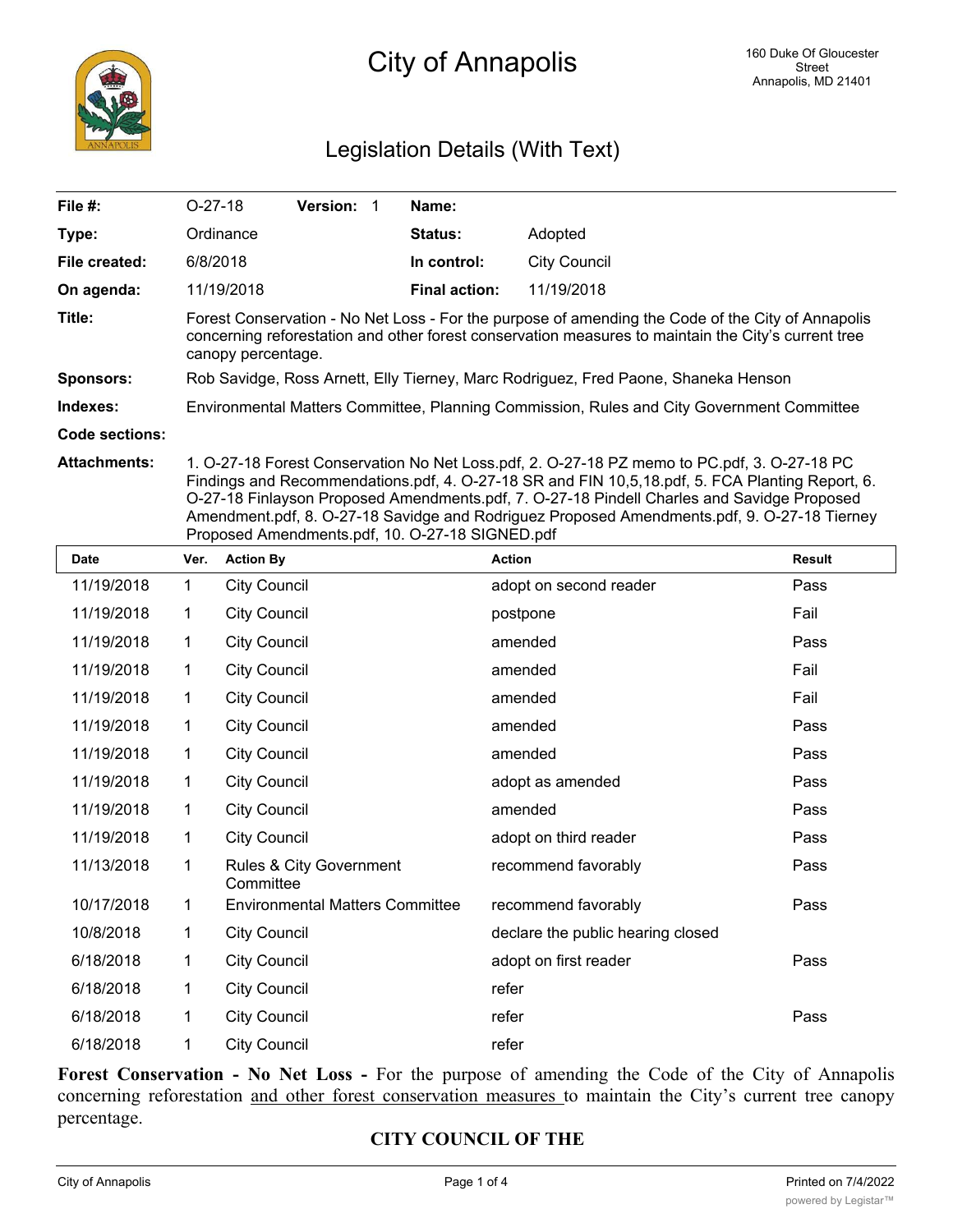# **City of Annapolis**

# **Ordinance 27-18**

#### **Introduced by: Alderman Savidge, Alderman Arnett, Alderwoman Tierney, Alderman Rodriguez, Alderman Paone and Alderwoman Henson**

#### **Referred to**

Planning Commission Environmental Matters Committee Rules and City Government Committee

#### **AN ORDINANCE** concerning

#### **Forest Conservation - No Net Loss**

- **FOR** the purpose of amending the Code of the City of Annapolis concerning reforestation and other forest conservation measures to maintain the City's current tree canopy percentage.
- **BY** repealing and reenacting with amendments the following portions of the Code of the City of Annapolis, 2018 Edition 21.71.090
- **WHEREAS** on September 26, 2016, the City Council adopted O-22-16 Amended, which codified Chapter 21.71, Forest Conservation, in the Code of the City of Annapolis, and on March 27, 2017, the City
	- Council adopted O-38-16, which amended certain provisions of Chapter 21.71which implemented the State Model Ordinance with amendments; and
- **WHEREAS** the City Council recognizes the need for an open space environment, trees in particular offer environmental, economic, mental and physical health, safety, social and educational benefits, and by expanding trees to under-served areas, such as our public housing and subsidized housing communities, we can improve the quality of life for our residents; and
- **WHEREAS** the City Council wishes to amend Chapter 21.71 of the Code of the City of Annapolis concerning reforestation to maintain the City's current tree canopy percentage; and
- **WHEREAS** preliminary and final Forest Conservation Plans approved prior to the effective date of this Ordinance remain subject to the laws at the time of approval.

**SECTION I: BE IT ESTABLISHED AND ORDAINED BY THE ANNAPOLIS CITY COUNCIL** that the Code of the City of Annapolis shall be amended to read as follows:

### **TITLE 21 - PLANNING AND ZONING Chapter 21.71 - FOREST CONSERVATION**

#### **Section 21.71.090 - Reforestation.**

A. Forest Conservation Threshold.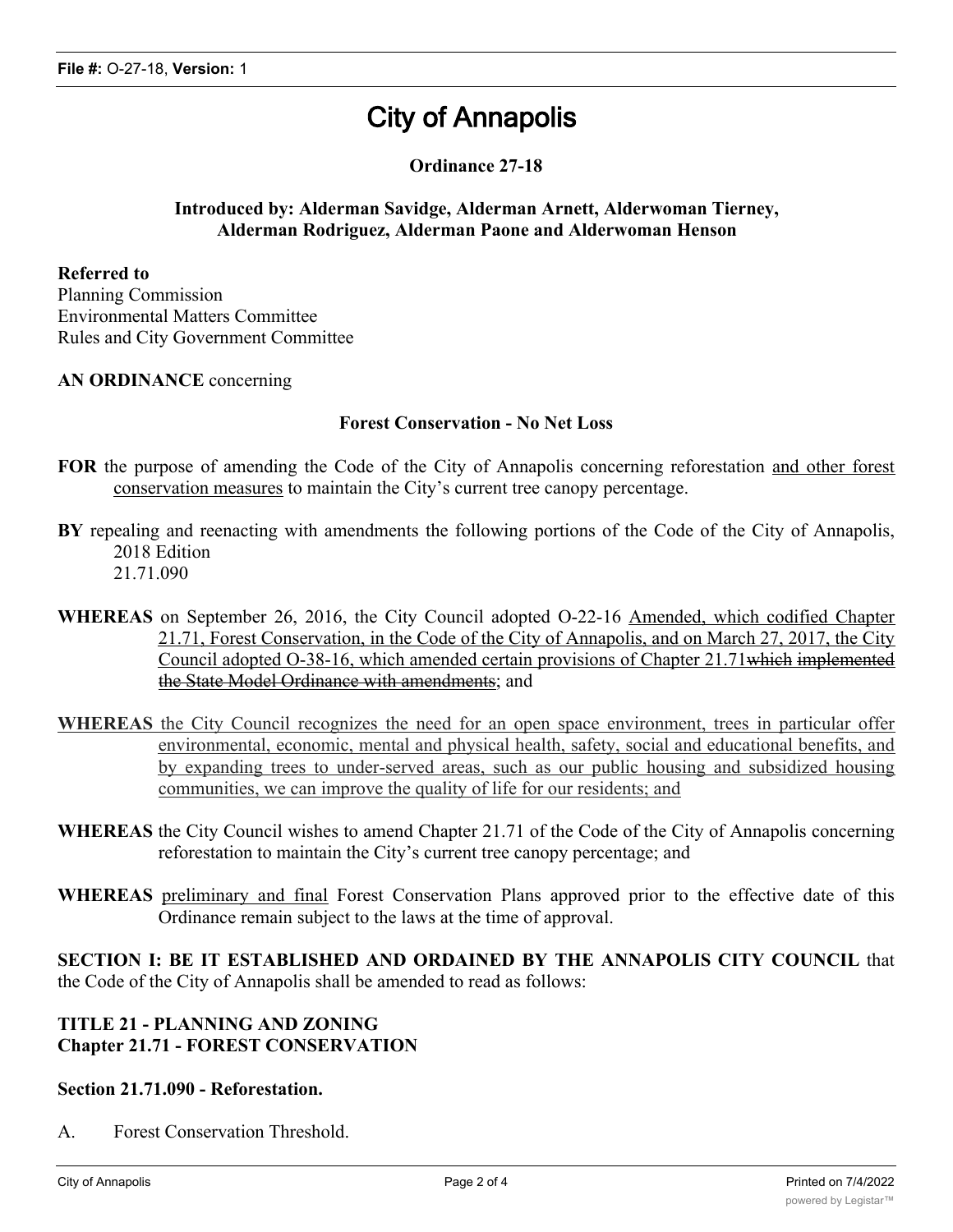- 1. There is a forest conservation threshold established for all land use categories, as provided in Subsection A.2 of this section. The forest conservation threshold means the percentage of the net tract area at which the reforestation requirement changes from a ratio of one acre planted for each acre removed above the threshold to a ratio of two acres planted for each acre removed below the threshold.
- 2. After reasonable efforts to minimize the cutting or clearing of trees and other woody plants have been exhausted in the development of a subdivision or project plan, grading and sediment control activities, and implementation of the forest conservation plan, the forest conservation plan shall provide for reforestation, purchase of credits from a forest mitigation bank, or payment into the forest conservation fund, according to the formula set forth below and in Subsection A.3 of this section and consistent with Section 21.71.070.A of this chapter, and the following forest conservation thresholds for the applicable land use category:

| Category of Use                                  | Threshold<br>Percentage |
|--------------------------------------------------|-------------------------|
| $(1)$ Agricultural and Resource Areas            | 50 percent              |
| (2) Medium Density Residential Areas             | 25 percent              |
| $(3)$ Institutional Development Areas            | 20 percent              |
| (4) High Density Residential Areas               | 20 percent              |
| (5) Mixed Use and Planned Unit Development Areas | $20$ percent            |
| $(6)$ Commercial and Industrial Use Areas        | $20$ percent            |

- 3. Calculations.
- i. For all existing forest cover measured to the nearest one-tenth acre cleared on the net tract area above the applicable forest conservation threshold, the area of the forest removed shall be reforested at a ratio of one acre planted for each acre removed.
- ii. Each acre of forest retained on the net tract area above the applicable forest conservation threshold shall be credited against the total number of acres required to be reforested under 3.i. of this subsection. The calculation of the credit shall be according to the criteria provided in the Forest Conservation Technical Manual.
- iii. For all existing forest cover measured to the nearest one-tenth acre cleared on the net tract area below the applicable forest conservation threshold, the area of forest removed shall be reforested at a ratio of two acres planted for each acre removed below the threshold.

# **SECTION II: AND BE IT FURTHER ESTABLISHED AND ORDAINED BY THE ANNAPOLIS CITY COUNCIL** that the Office of environmental Policy shall assist in providing forestation opportunities on noncity-owned properties within the City.

**SECTION III: AND BE IT FURTHER ESTABLISHED AND ORDAINED BY THE ANNAPOLIS CITY COUNCIL** that this ordinance shall not apply to any project that has an approved, preliminary or final forest conservation plan prior to the effective date of this ordinance.

**SECTION IIV: AND BE IT FURTHER ESTABLISHED AND ORDAINED BY THE ANNAPOLIS CITY** COUNCIL that this ordinance shall take effect from the date of its adoptionon Thursday, November 29, 2018.